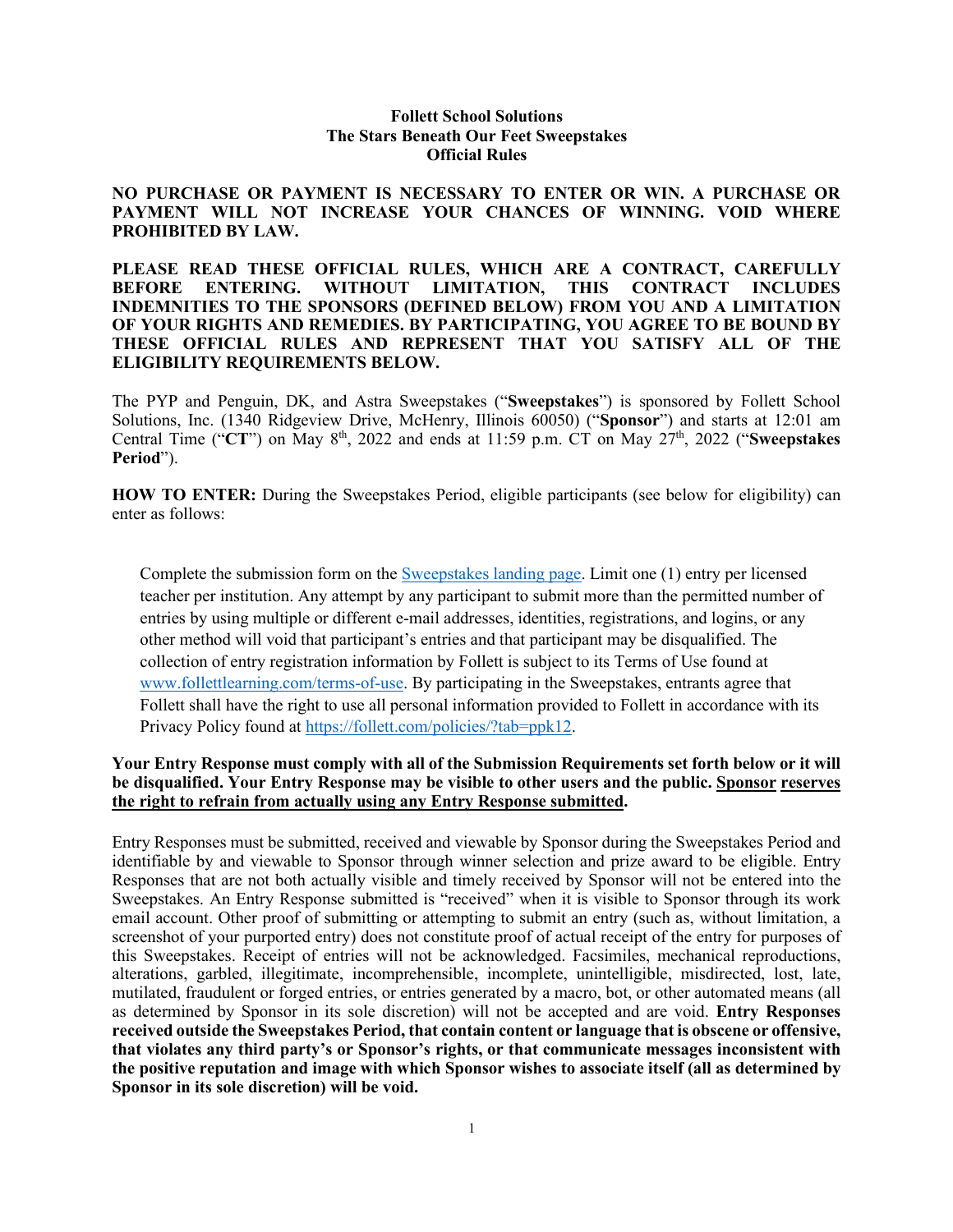As a condition of entering the Sweepstakes, each entrant gives consent for Sponsor and its representative to obtain and deliver its name, address, and other information to third parties for the purpose of administering the Sweepstakes and complying with applicable laws, regulations, and rules. By participating in the Sweepstakes, each entrant unconditionally accepts and agrees to provide all required information and to comply with and abide by these Official Rules and the decisions of Sponsor, including the interpretation of these Official Rules, which will be final and binding in all respects. ANY ENTRY OR ENTRY RESPONSE THAT DOES NOT CONFORM TO THE REQUIREMENTS IN THESE OFFICIAL RULES MAY, IN SPONSOR'S SOLE DISCRETION, BE DEEMED INELIGIBLE.

## **ELIGIBILITY**:

This Sweepstakes is open only to licensed teachers in preK-12 on behalf of educational institutions physically located in any one (1) of the (50) United States, or the District of Columbia) (the "**Territory**"). No individual wins a prize in this Sweepstakes. All prizes won will be awarded to the applicable preK-12 educational institution, subject to compliance with these Official Rules and any policies of such preK-12 educational institution.

**SUBMISSION REQUIREMENTS:** Your Entry Response must meet all of the following requirements (as determined by Sponsor in its sole discretion) or you and the associated entry may be disqualified:

- Entry Response must be in English.
- Entry Response must not depict, identify, or include any person.
- Entry Response must not create or imply any improper association between Sponsor and any individual, entity, or anyone else or his, her, or its products orservices.
- Entry Response must not contain any third party commercial or corporate advertising (including, without limitation, corporate logos, brand names, and slogans).
- Entry Response must not infringe, misappropriate, or violate any rights of any third party including, without limitation, copyright (including moral rights), trademark, trade secret, or right of privacy or publicity, and must not include any confidential information.
- Entry Response must not include information or content that is fraudulent, deceptive, misleading, threatening, libelous (including trade libel), slanderous, defamatory, disparaging, unlawfully harassing, profane, obscene, pornographic, hateful, indecent, inappropriate or injurious to any individual or any third party.
- Entry Response must not contain or describe any harmful or illegal activity or content or in any way violate any federal, state, or local law, rule, or regulation.
- Entry Response must be suitable for presentation in a public forum.
- Entry Response must not suggest, depict, or describe any inappropriate or unlawful behavior or use of Sponsor's or any other products or services.
- To the extent that your Entry Response includes any copyrightable material, you represent and warrant that you are the owner of such copyrightable material and have the right to grant Sponsor all of rights addressed in these Official Rules.

**Sponsor reserves the right in its sole discretion to disqualify from the Sweepstakes and/or cease or refrain from displaying or publishing any entrant whose purported Entry Response, in Sponsor's sole discretion, refers, depicts, or in any way reflects negatively upon Sponsor, the Sweepstakes, or any other person or entity or does not comply with these Submission Requirements or any other requirement of these Official Rules. Sponsor reserves the right to pull down any Entry Responses.**

## **WINNER SELECTION/NOTIFICATION:**

The winners of the prizes detailed in the "Prize, Odds, & Approximate Retail Value" section below will be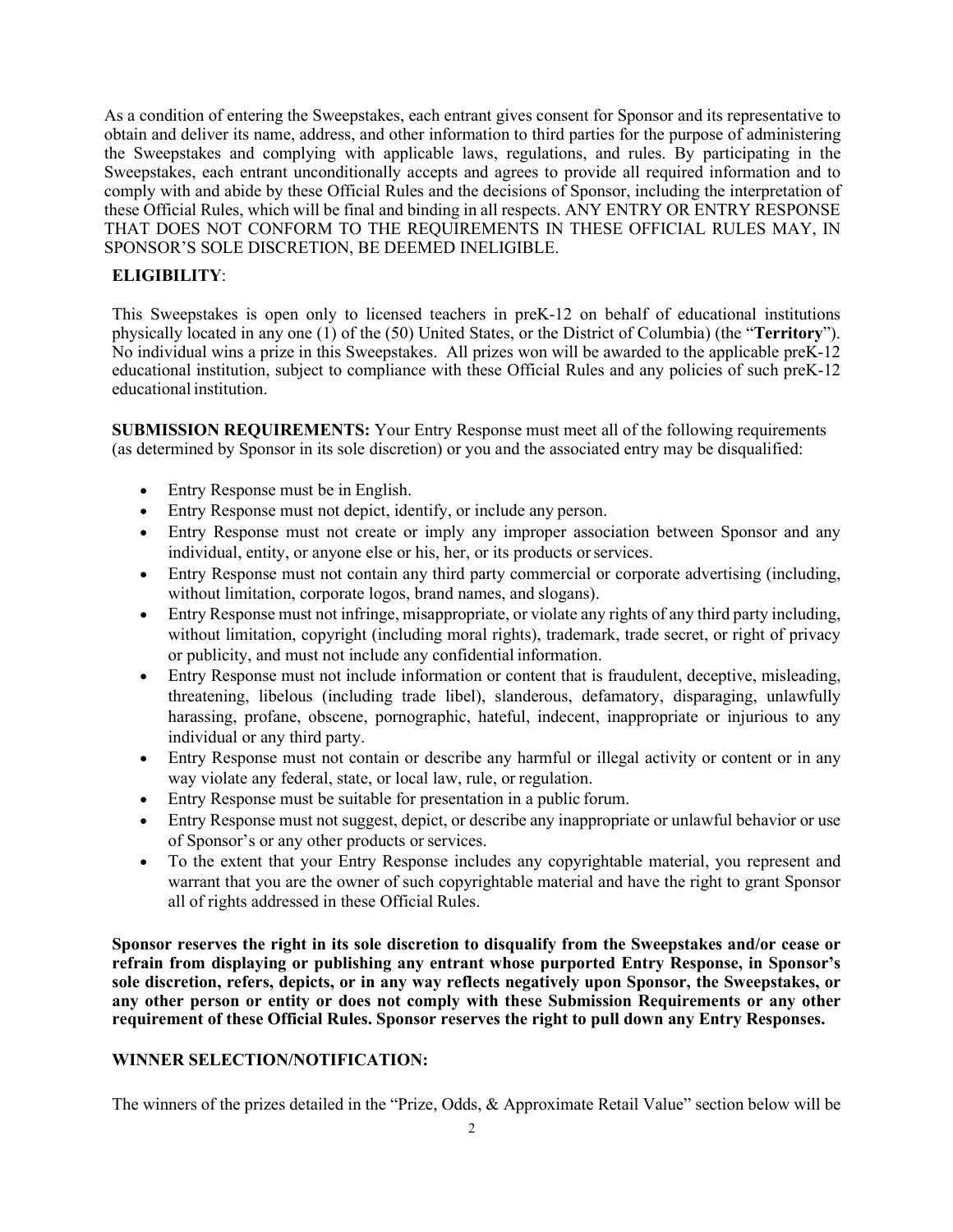selected in a random drawing from among all eligible entries received, subject to verification. Within approximately ten (10) business days after selection of the potential winners, Sponsor or their designee will attempt to notify the potential winning institution that it may have won the prize by email or using other contact information available to Sponsor in Sponsor's sole discretion. If any prize, prize notification, or Sweepstakes-related communication is rejected, faulty, or undeliverable; if the potential winner does not respond according to the notification's or Sponsors' instructions; or if the winner or potential winner fails to comply with these Official Rules, the prize may, in Sponsors' sole discretion, be forfeited and an alternate winner may be selected (time permitting) based on the original method of winner selection or other method that is fair in Sponsors' sole discretion. Sponsors are not obligated to pursue more than three (3) alternate winners for any prize for any reason, in which case such prize may go unawarded. Sponsors reserve the right to modify the notification procedures and applicable deadlines for responding in connection with the selection of any alternate potential winner, if any. If the prize is legitimately claimed, it will be awarded. Upon prize forfeiture or inability to use the prize or portion thereof, no compensation will be given and Sponsors will have no responsibility or liability to that participant. To claim the prize, winner must follow the directions in his or her notification. As a condition of being awarded any prize, the winner may be required, in Sponsors' sole discretion, to complete, sign and return winner documents, without alteration and in the form presented by Sponsors, including without limitation, an affidavit of eligibility and liability/publicity release, intellectual property assignment documents and tax forms (as applicable) (collectively, the "**Winner Documents**") according to Sponsors' instructions within ten (10) days from when Sponsors send the Winner Documents or other time frame as specified by Sponsors or their representative. As a condition to being awarded the first prize, the participant must agree in writing to prepare a short article regarding the prize that can be publicly disclosed by Sponsor in any manner it deems appropriate, in its sole discretion. Failure to comply with these requirements or other Sponsor instructions may, in Sponsors' sole discretion, result in disqualification from the Sweepstakes and forfeiture of any prize potentially won. Decisions of the Sponsors are final and binding on all matters relating to the Sweepstakes, including interpretation of these Official Rules, determining the winner, and awarding of the prize.

## **PRIZE, ODDS & APPROXIMATE RETAIL VALUE ("ARV")**:

There will be a total of one hundred (100) winners drawn at random once the Sweepstakes closes. Each winner will receive one copy of the book below.

Aggregate ARV of all prizes is \$785.00

*The Stars Beneath Our Feet* (Teacher Edition) by David Moore \$7.85

### **Odds of winning the prize depend on the number of eligible entries received.**

All prize details not specifically stated in these Official Rules will be determined by Sponsors in their sole discretion. All taxes (national/federal, state/provincial/territorial, and local), as well as any expenses not specified in these Official Rules as being provided as part of the prize, are the sole responsibility of winner. Sponsors are not responsible for and will not replace any lost, mutilated, or stolen prize, or any prize that is undeliverable or does not reach a winner because of incorrect or changed contact information. If winner does not accept or use the entire prize, the unaccepted or unused part of the prize will be forfeited and Sponsors will have no further obligation with respect to that prize or portion of the prize. Sponsors are not responsible for any inability of the winner to accept or use the prize (or portion thereof) for any reason. Winner is strictly prohibited from selling, auctioning, trading or otherwise transferring any part of the prize, except with Sponsors' permission, which may be granted or withheld for any reason in their sole discretion. No transfers, prize substitutions or cash redemptions will be made, except at Sponsors' sole discretion. Sponsors reserve the right to substitute the stated prize or portion thereof with another prize or portion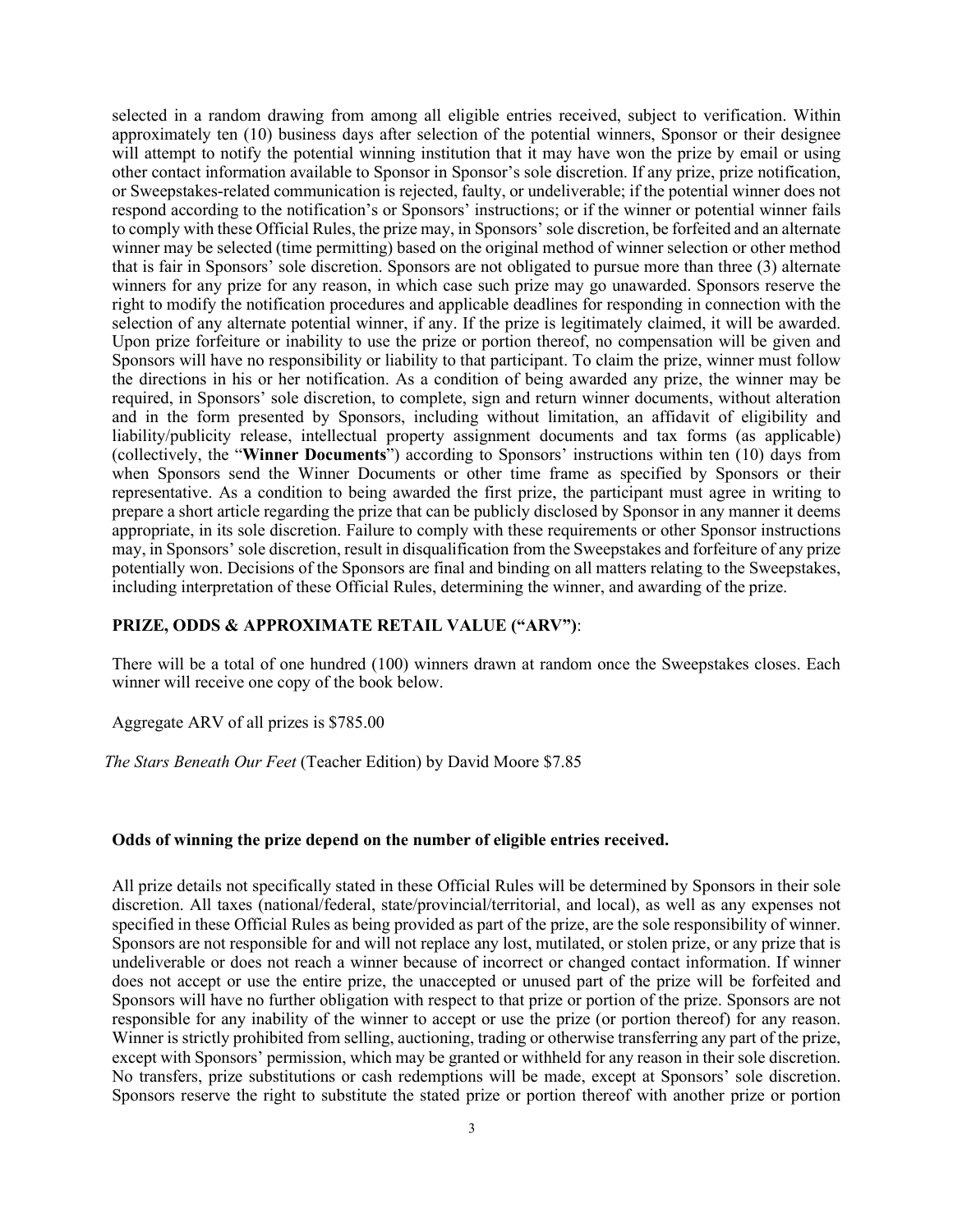thereof of equal or greater value for any reason, including, without limitation, prize unavailability. No more than the stated prize will be awarded. Participants waive the right to assert as a cost of winning the prize, any and all costs of verification and redemption or travel to claim the prize and any liability and publicity which might arise from claiming or seeking to claim the prize.

#### **SUBMISSIONS**:

You agree that the winning Entry Responses will be owned by Sponsor for its use in accordance with these Official Rules. Accordingly, you acknowledge and agree that Sponsor will have the right to edit and/or publish any winning Entry Response for any purpose, including without limitation promotional and advertising purposes, without compensation to you of any kind. Sponsor is not responsible for any similarities between the winning Entry Responses and all other Entry Responses. You expressly release Sponsor and its successors and assigns, and their respective shareholders, directors, officers, members, managers, partners, employees, licensees, agents and representatives ("**Released Parties**"), from all claims which you have or may hereafter acquire in connection with the Entry Responses, including without limitation any such claims for copyright infringement, invasion of privacy or rights of publicity, defamation or any other cause of action arising out of the production, editing, promotion, distribution, broadcast or exhibition of the Entry Responses. You hereby grant to Sponsor a perpetual, irrevocable, royalty-free and worldwide license to use, reproduce, modify, publish, edit, translate, distribute, perform, display and create derivative works of such Entry Response in any media or medium, and in any form, format or forum now known or hereafter developed. Sponsor shall have the right to sublicense such rights through multiple tiers of sublicenses.

### **LIMITATION OF LIABILITY:**

**TO THE FULLEST EXTENT PERMITTEDBY LAW, EACH ENTRANT AGREES TO RELEASE, HOLD HARMLESS, AND INDEMNIFY EACH OF THE RELEASED PARTIES FROM AND AGAINST ANY LIABILITY WHATSOEVER FOR INJURIES OR DAMAGES OF ANY KIND SUSTAINED IN CONNECTION WITH THE ACCEPTANCE, USE, MISUSE, OR AWARDING OF THE PRIZE OR WHILE PREPARING FOR, PARTICIPATING IN, AND/OR TRAVELING TO OR FROM THE PRIZE- OR SWEEPSTAKES-RELATED ACTIVITY. WINNER AGREES THAT THE PRIZE WON IS PROVIDED AS-IS WITHOUT ANY WARRANTY, REPRESENTATION, OR GUARANTEE, EXPRESS OR IMPLIED, IN FACT OR IN LAW, WHETHER NOW KNOWN OR HEREINAFTER ENACTED, RELATIVE TO THE USE OR ENJOYMENT OF THE PRIZE, INCLUDING, WITHOUT LIMITATION, ITS QUALITY, MERCHANTABILITY, OR FITNESS FOR A PARTICULAR PURPOSE.**

### **ADDITIONAL DISCLAIMERS:**

Released Parties are not responsible and/or liable for any of the following: entries that are submitted by illegitimate means (such as, without limitation, by an automated computer program) or entries in excess of any stated limit; any lost, late, incomplete, illegible, unintelligible, garbled, mutilated, or misdirected entries, email, mail, or Sweepstakes-related correspondence or materials or postage-due mail; any error, omission, interruption, defect or delay in transmission or communication; viruses or technical or mechanical malfunctions; interrupted or unavailable cable, satellite, or other systems; errors, typos, or misprints in these Official Rules, in any Sweepstakes-related advertisements or other materials; failures of electronic equipment, computer hardware, or software; lost or unavailable network connections, or failed, incorrect, incomplete, inaccurate, garbled or delayed electronic communications or entry information. Released Parties are not responsible for electronic communications that are undeliverable or do not reach entrant as a result of any form of active or passive filtering of any kind, or insufficient space in a person's email or other account to receive messages from Sponsor. Released Parties are not responsible, and may disqualify you, if your email address or other contact information does not work or is changed without prior written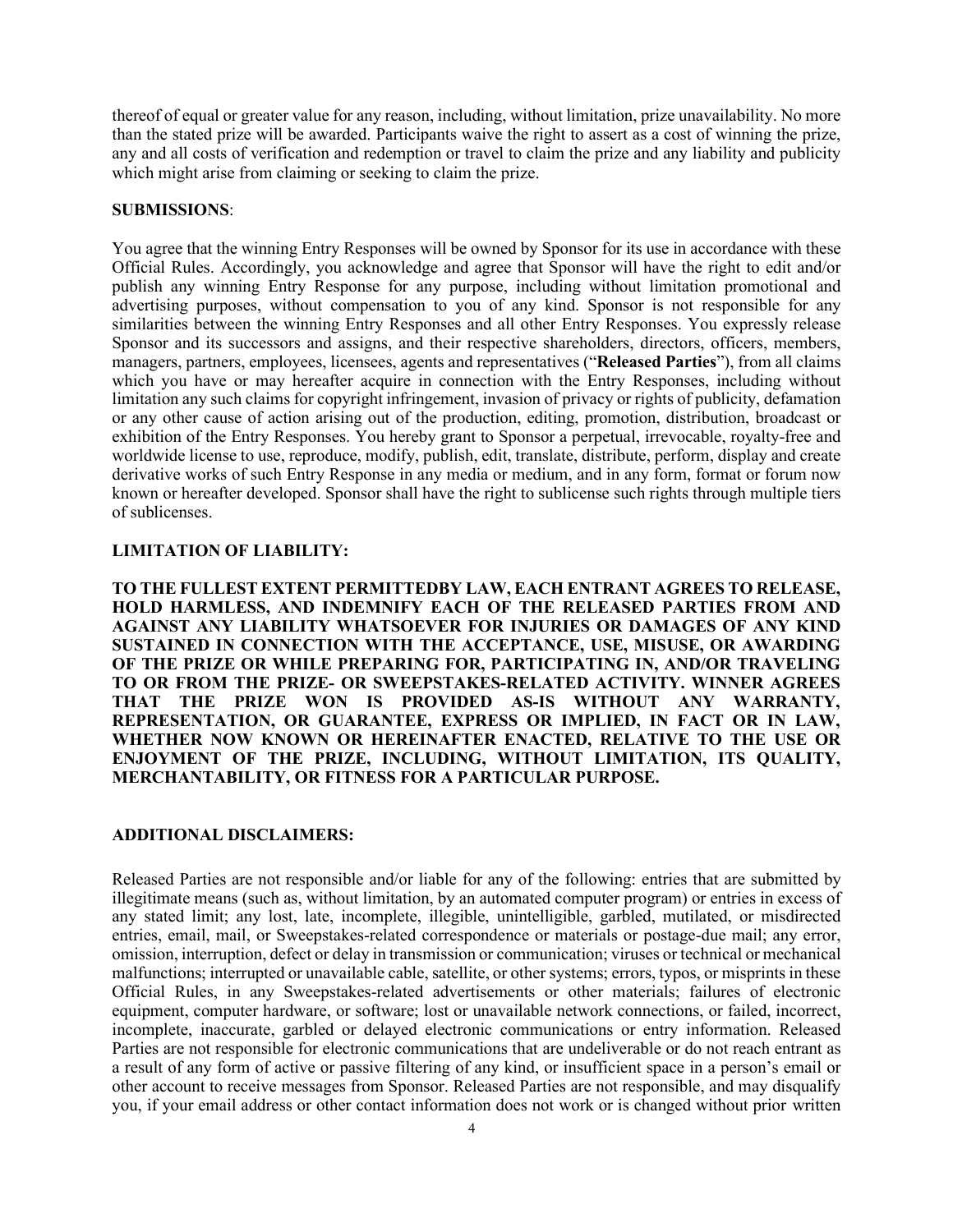notice to Sponsors. Without limiting any other provision in these Official Rules, Released Parties are not responsible or liable to any entrant or winner or any person claiming through such entrant or winner for failure to supply the prize or any part thereof in the event that any of the Sweepstakes activities or Released Parties' operations or activities are affected, as determined by Sponsors in their sole discretion, including, without limitation, by reason of any acts of God, any action, regulation, order or request by any governmental or quasi-governmental entity (whether or not the action, regulations, order or request proves to be invalid), equipment failure, threatened terrorist acts, terrorist acts, air raid, blackout, act of public enemy, earthquake, war (declared or undeclared), fire, flood, epidemic, explosion, unusually severe weather, hurricane, embargo, labor dispute or strike (whether legal or illegal), labor or material shortage, transportation interruption of any kind, work slow-down, civil disturbance, insurrection, riot, or any law, rule, regulation, order or other action adopted or taken by any governmental, federal, state or local government authority, or any other cause, whether or not specifically mentioned above.

#### **GENERAL RULES:**

By entering the Sweepstakes (except for Tennessee residents), each entrant grants the Released Parties the irrevocable, sub-licensable, absolute right and permission to use, publish, post or display its Entry Response, name, trademarks and other institution indicia for advertising, trade, promotional and publicity purposes without further obligation or compensation of any kind to him or her, anywhere, in any medium now known or hereafter discovered or devised (including, without limitation, on the Internet), world- wide, without any limitation of time, and without notice, review, or approval and each entrant releases all Released Parties from any and all liability related thereto. Nothing contained in these Official Rules obligates Sponsors to make use of any of the rights granted herein and winner waives any right to inspect or approve any such use.

Sponsors' decisions will be final in all matters relating to this Sweepstakes, including interpretation of these Official Rules, eligibility of purported entries, determination of the winner, and awarding of the prize. Participants further agree to not damage or cause interruption of the Sweepstakes and/or prevent others from using the Sweepstakes. Sponsors reserve the right, in their sole discretion, to void entries of any entrants who Sponsors believe have attempted to tamper with or impair the administration, security, fairness, or proper play of this Sweepstakes. Sponsors' failure to or decision not to enforce any provision in these Official Rules will not constitute a waiver of that or any other provision or right. No waiver of any term or condition of these Official Rules shall be deemed a further or continuing waiver of such term or condition or any other term or condition. In the event there is an alleged or actual ambiguity, discrepancy, or inconsistency between disclosures or other statements contained in any Sweepstakes-related materials and/or these Official Rules (including any alleged discrepancy or inconsistency within these Official Rules), it will be resolved by Sponsors in their sole discretion. Entrants waive any right to claim ambiguity in the Sweepstakes or these Official Rules. If Sponsors determines, at any time and in their sole discretion, that a winner or potential winner is disqualified, ineligible, in violation of these Official Rules, or engaging in behavior that Sponsors deems obnoxious, inappropriate, threatening, illegal or that is intended to annoy, abuse, threaten or harass any other person, Sponsors reserve the right to disqualify that winner or potential winner, even if the disqualified winner or potential winner may have been notified or displayed or announced anywhere. The invalidity or unenforceability of any provision of these Official Rules will not affect the validity or enforceability of any other provision. In the event that any provision is determined to be invalid or otherwise unenforceable or illegal, these Official Rules will otherwise remain in effect and will be construed in accordance with their collective terms as if the invalid or illegal provision were not contained herein. If the Sweepstakes is not capable of running as planned for any reason, Sponsors reserve the right, in their sole discretion, to cancel, modify or suspend the Sweepstakes and award the prize from eligible entries received prior to cancellation, modification, or suspension or as otherwise deemed fair and appropriate by Sponsors. If any entrant supplies false information, obtains entries by fraudulent means, or

is otherwise determined to be in violation of these Official Rules in an attempt to obtain the prize, Sponsors may disqualify that entrant and seek damages from it and that entrant may be prosecuted to the full extent of the law. Potential winner may be required to provide Sponsor with proof of eligibility and/or association